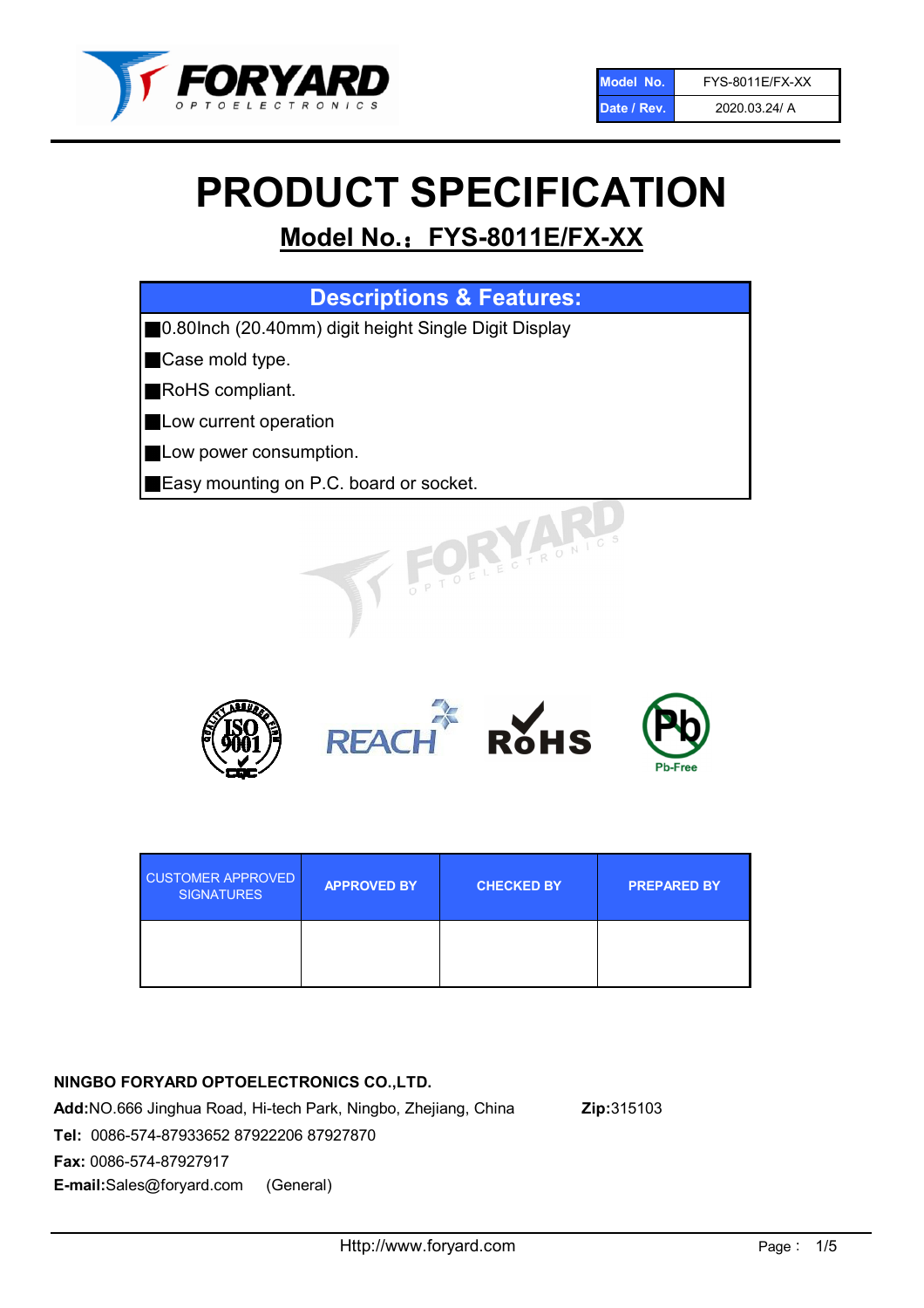

| Model No.   | <b>FYS-8011E/FX-XX</b> |
|-------------|------------------------|
| Date / Rev. | 2020.03.24/ A          |

### Model No.: FYS-8011E/FX-XX

### ■ -XX: REF Surface / Epoxy color

| Color<br><b>Number</b>      |                        |                                                   |             |               |
|-----------------------------|------------------------|---------------------------------------------------|-------------|---------------|
| REF Surface Color   O White |                        | ○ Black  ○ Gray                                   | $\circ$ Red | $\circ$ Green |
| Epoxy Color                 | $\bigcirc$ Water Clear | $\mathbin{\varcap}$ White $\mathbin{\varcap}$ Red | I⊖ Green.   | I∩ Yellow     |

#### ■ Mechanical Dimensions



#### Notes:

- 1. All pins are Φ0.50[.020]mm
- 2. Dimension in millimeter [inch], tolerance is ±0.25 [.010] and angle is ±1° unless otherwise noted.
- 3. Bending≤Length\*1%.
- 4.The specifications,characteristics and technical data described in the datasheet are subject to change without prior notice.
- 5.The drawing is different from the actual one, please refer to the sample.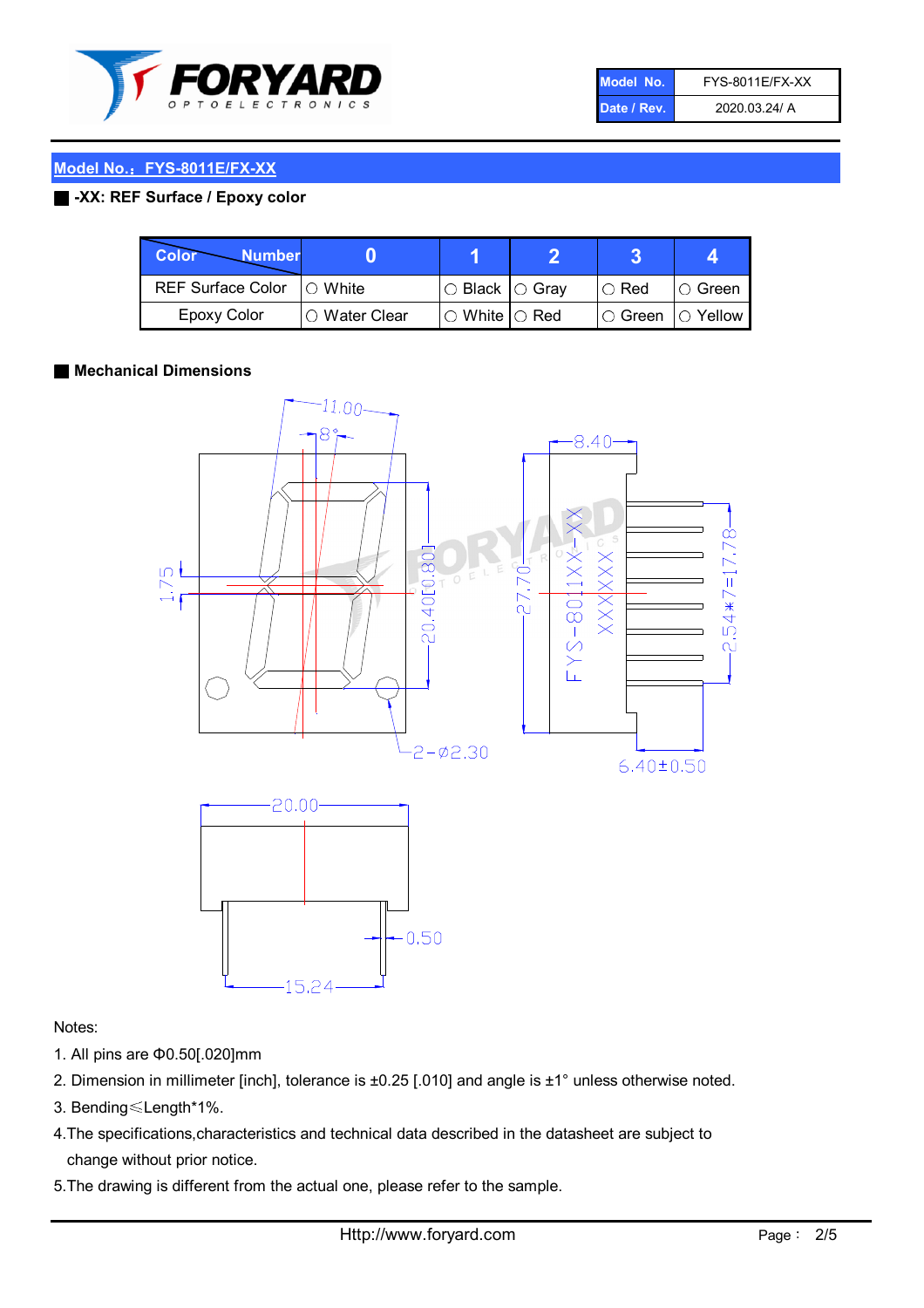

| Model No.   | <b>FYS-8011E/FX-XX</b> |
|-------------|------------------------|
| Date / Rev. | 2020.03.24/ A          |

# Model No.: FYS-8011E/FX-XX

■ All Light On Segments Feature & Pin Position

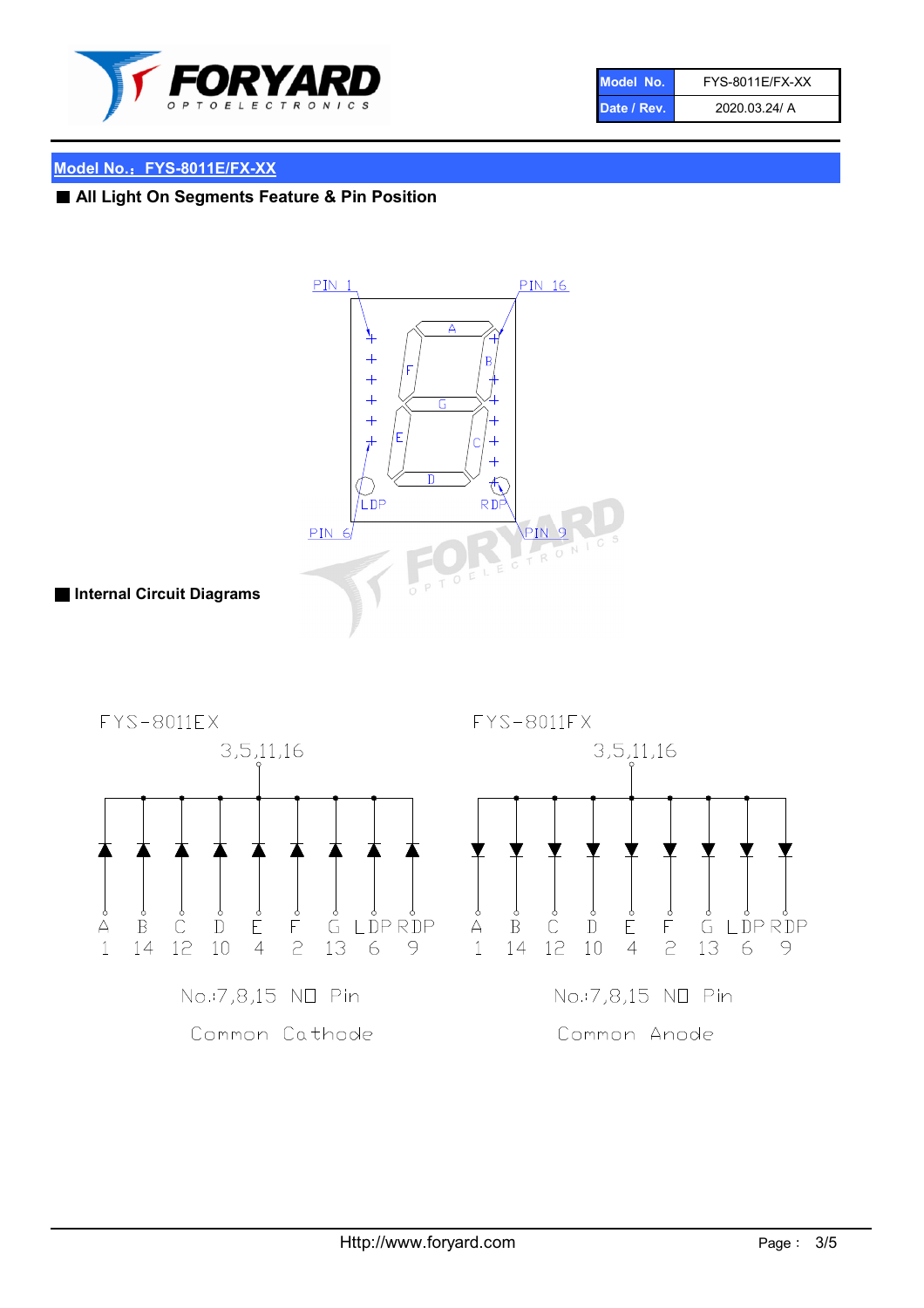

| Model No.   | <b>FYS-8011E/FX-XX</b> |
|-------------|------------------------|
| Date / Rev. | 2020.03.24/ A          |

(Ta=25℃)

#### Model No.: FYS-8011E/FX-XX

#### Absolute maximum

| solute maximum ratings       |               |                       |              |            | (Ta=25℃)    |
|------------------------------|---------------|-----------------------|--------------|------------|-------------|
| <b>Parameter</b>             | <b>Symbol</b> | <b>Test Condition</b> | <b>Value</b> |            |             |
|                              |               |                       | <b>Min</b>   | <b>Max</b> | <b>Unit</b> |
| Reverse Voltage              | VR            | $IR = 30$             | 5            |            |             |
| <b>Forward Current</b>       | ΙF            |                       |              | 30         | mA          |
| Power Dissipation            | Pd            |                       |              | 100        | mW          |
| <b>Pulse Current</b>         | Ipeak         | Duty=0.1mS,1KHz       |              | 150        | mA          |
| <b>Operating Temperature</b> | Topr          |                       | $-40$        | $+85$      | °C          |
| Storage Temperature          | Tstr          |                       | $-40$        | $+85$      | °C          |

#### ■ Electrical-Optical Characteristics

#### ● Color Code & Chip Characteristics:(Test Condition:IF=10mA)

Typ Max S | Hi $\textsf{Red}$  | AlGaInP | 660nm LE 20nm | 2.00 | 2.50 D | Super Red | AIGaAs/DH | 650nm | 20nm | 2.00 | 2.50 E | Orange | GaAsP | 625nm | 35nm | 2.00 | 2.50 A | Amber | GaAsP | 610nm | 35nm | 2.00 | 2.50 Y | Yellow | GaAsP | 590nm | 35nm | 2.00 | 2.50 G Yellow Green AIGaInP | 570nm | 10nm | 2.00 | 2.50 3.00 3.80 3.00 3.80 W | White | InGaN/GaN | X=0.29,Y=0.30 |CCT:9500K| 3.00 | 3.80 UHR Ultra Hi Red | AlGaInP | 640nm | 20nm | 2.00 | 2.50 UR | Ultra Red | AlGaInP | 635nm | 20nm | 2.00 | 2.50 UE Ultra Orange | AIGaInP | 625nm | 20nm | 2.00 | 2.50 UA Ultra Amber | AIGaInP | 610nm | 20nm | 2.00 | 2.50  $UV$  Ultra Yellow  $\vert$  AlGaInP  $\vert$  590nm  $\vert$  20nm  $\vert$  2.00  $\vert$  2.50  $\text{UG}$  Ultra Yellow Green | AIGaInP | 570nm | 30nm | 2.00 | 2.50 PG Pure Green | InGaN | 520nm | 36nm | 3.00 | 3.80 30nm 3.00 3.80 30nm 3.00 3.80 UW |Ultra White | InGaN/GaN | X=0.29,Y=0.30 |CCT:9500K| 3.00 | 3.80 40~85 60~120~180 40~70 Segment-to-Segment Luminous Intensity ratio(Iv-M) 1.5:1 610nm 9~20(mw) 350~450 470nm 120~180 120~180 Ultra Blue InGaN/GaN InGaN/GaN 9~20(mw) 20~50 280~600 570nm | 30nm | 2.00 | 2.50 | 20~60 470nm 590nm InGaN/GaN B Blue I InGaN 570nm | 10nm | 2.00 | 2.50 | 10~20 30~105 30~135 460nm 520nm Ultra brightness **AlGaInP** AlGaInP 60nm AlGaInP 640nm Peak Wave Length $(\lambda_{\rm P})$ UB 460nm 635nm AlGaInP AlGaInP AlGaInP InGaN/GaN AlGaInP 10~20 Luminous **Intensity** (Iv) Unit:mcd AlGainP 660nm GaAsP GaAsP AlGaAs/DH **Spectral** Line halfwidth (∆λ1/2) 10~20 Standard brightness Forward Voltage(VF) Unit:V 15~30 10~20 625nm GaAsP 590nm **Emitting Color Dice Material** 10~21 610nm

#### Note:

1.Luminous Intensity is based on the Foryard standards.

2.Pay attention about static for InGaN